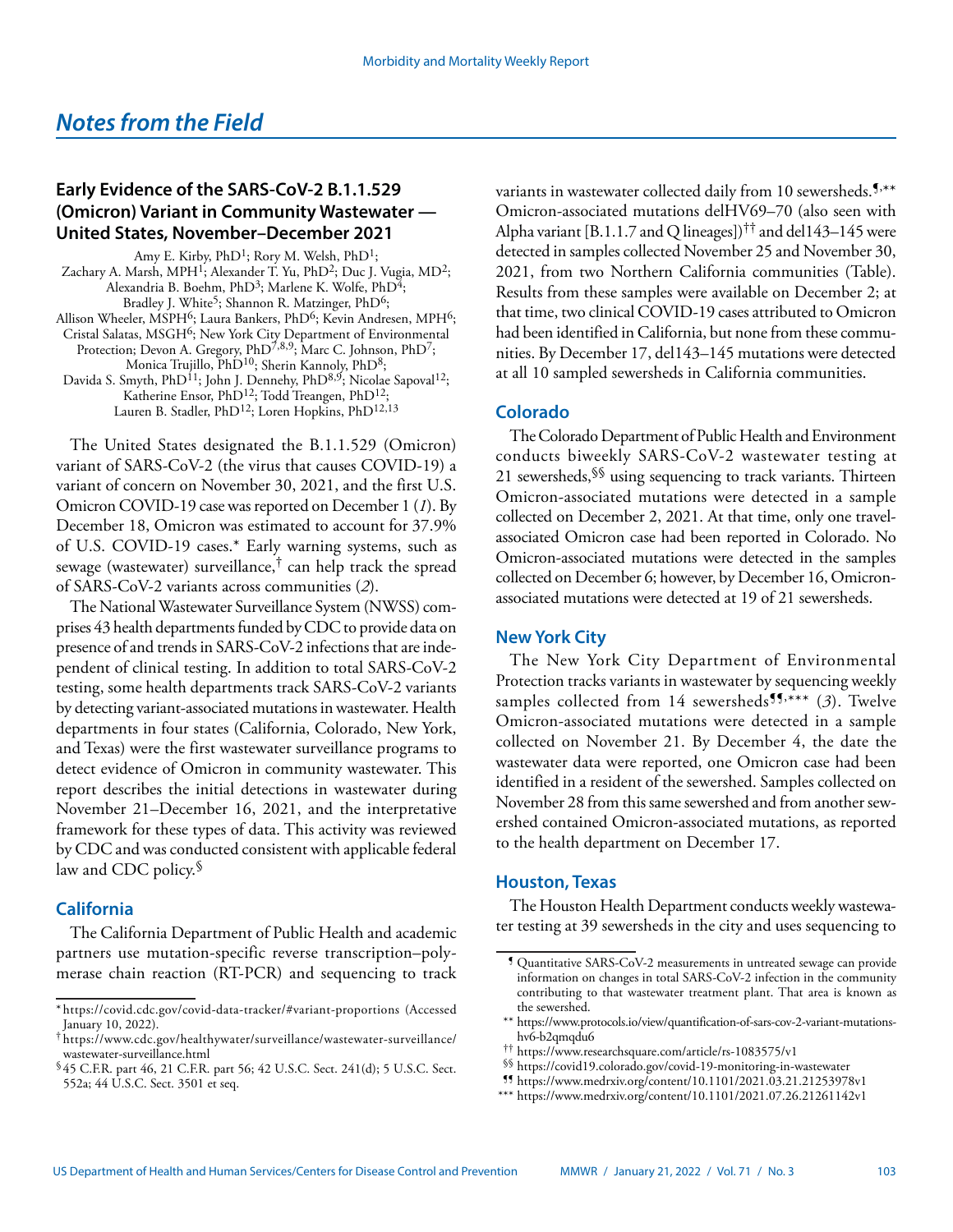| Location              | Sample date                       | <b>Test method</b>                                                                   | <b>Results</b>                                                                           |
|-----------------------|-----------------------------------|--------------------------------------------------------------------------------------|------------------------------------------------------------------------------------------|
| California            |                                   |                                                                                      |                                                                                          |
| Sewershed A           | Nov 25, 2021                      | Mutation-specific RT-PCRs targeting delHV69-70<br>and $del143 - 145*$                | Both mutations detected at <1,000 genomic copies/gram<br>wastewater solids               |
| Sewershed B           | Nov 30, 2021                      | Mutation-specific RT-PCRs targeting delHV69-70<br>and del143-145*                    | Both mutations detected at <1,000 genomic copies/gram<br>wastewater solids               |
|                       | Dec 2, 2021                       | Mutation-specific RT-PCRs targeting delHV69-70<br>and del143-145*                    | Both mutations detected at <1,000 genomic copies/gram<br>wastewater solids               |
|                       |                                   | Partial sequencing of S-gene using ARTIC v4 73R,<br>74L primers                      | Detected 9 bp insertion mutation in s214EPE and<br>3 bp N211I deletion                   |
| Sewersheds (10 sites) | Dec 17, 2021<br>10 of 10 sites    | Mutation-specific RT-PCR targeting del143-145*                                       | Mutations detected at >4,500 genomic copies/gram<br>wastewater solids                    |
| Colorado              |                                   |                                                                                      |                                                                                          |
| Sewersheds (21 sites) | Dec 2, 2021<br>One of 21 sites    | SARS-CoV-2-enriched tiled amplicon sequencing                                        | Detected 13 of 17 Omicron-associated mutations                                           |
|                       | Dec 6, 2021<br>Zero of 21 sites   | SARS-CoV-2-enriched tiled amplicon sequencing                                        | No Omicron-associated mutations detected                                                 |
|                       | Dec 9, 2021<br>Five of 21 sites   | SARS-CoV-2-enriched tiled amplicon sequencing                                        | Detected between four and 13 of 17 Omicron-associated<br>mutations depending on the site |
|                       | Dec 13, 2021<br>12 of 21 sites    | SARS-CoV-2-enriched tiled amplicon sequencing                                        | Detected between six and 14 of 17 Omicron-associated<br>mutations, depending on the site |
|                       | Dec 16, 2021<br>19 of 21 sites    | SARS-CoV-2-enriched tiled amplicon sequencing                                        | Detected between 12 and 14 of 17 Omicron-associated<br>mutations, depending on the site  |
| <b>New York City</b>  |                                   |                                                                                      |                                                                                          |
| Sewershed A           | Nov 21, 2021                      | Short-read sequencing of S-gene amplicon <sup>†,§</sup>                              | Detected 12 Omicron-associated mutations including<br>eight mutations unique to Omicron  |
|                       | Nov 28, 2021                      | Short-read sequencing of S-gene amplicon <sup>+,§</sup>                              | Detected 12 Omicron-associated mutations including<br>eight mutations unique to Omicron  |
| Sewershed B           | Nov 28, 2021                      | Short-read sequencing of S-gene amplicon <sup>†,§</sup>                              | Detected 12 Omicron-associated mutations including<br>eight mutations unique to Omicron  |
| Houston, Texas        |                                   |                                                                                      |                                                                                          |
| Sewersheds (39 sites) | Nov 29, 2021<br>Seven of 39 sites | SARS-CoV-2-enriched tiled amplicon sequencing<br>using ARTIC v3 primers <sup>1</sup> | Detected six Omicron-associated mutations                                                |
|                       | Dec 6, 2021<br>25 of 39 sites     | SARS-CoV-2-enriched tiled amplicon sequencing<br>using ARTIC v3 primers <sup>1</sup> | Detected 14 Omicron-associated mutations                                                 |
|                       | Dec 13, 2021<br>35 of 39 sites    | SARS-CoV-2-enriched tiled amplicon sequencing<br>using ARTIC v3 primers <sup>1</sup> | Detected 18 Omicron-associated mutations                                                 |

#### **TABLE. Detection of mutations associated with the SARS-CoV-2 B.1.1.529 (Omicron) variant in wastewater — California, Colorado, New York City, and Houston, Texas, November 21–December 16, 2021**

**Abbreviation:** RT-PCR = reverse transcription–polymerase chain reaction.

\* <https://www.protocols.io/view/quantification-of-sars-cov-2-variant-mutations-hv6-b2qmqdu6>

† <https://www.medrxiv.org/content/10.1101/2021.03.21.21253978v1>

§ <https://www.medrxiv.org/content/10.1101/2021.07.26.21261142v1>

¶ <https://www.medrxiv.org/content/10.1101/2021.09.08.21263279v1>

track variants.††† Sequencing detected six Omicron-associated mutations in samples collected on November 29 from seven sewersheds across the city. The first clinical detection of Omicron in the city was reported on December 1. The number of Omicron-positive sites, as well as the number of Omicronassociated mutations detected, increased over the subsequent 2 weeks.

#### **Discussion**

The wastewater surveillance programs in these four states were the first to detect evidence of Omicron in community wastewater. Variant tracking data from wastewater cannot confirm the presence of a specific variant because the methods used cannot determine whether all variant-defining mutations are present on a single genome. However, conditions that increase confidence in the results include detection of multiple variant-associated mutations; linked mutations (i.e., on the same sequence read), or unique mutations not shared by other known variants; RNA concentration data consistent with emergence (e.g., low initial concentrations, increasing over time); the reporting of clinical cases in the area; detections in consecutive samples or via multiple methods; and RNA concentration or sequence abundance data for multiple variantassociated mutations trending together. Limitations of variant tracking in wastewater include detections inconsistent with the current epidemiology, low quality sequence data, sporadic detections, detection of a single variant-associated mutation, and conflicting trends in concentration or abundance data for

<sup>†††</sup> <https://www.medrxiv.org/content/10.1101/2021.09.08.21263279v1>